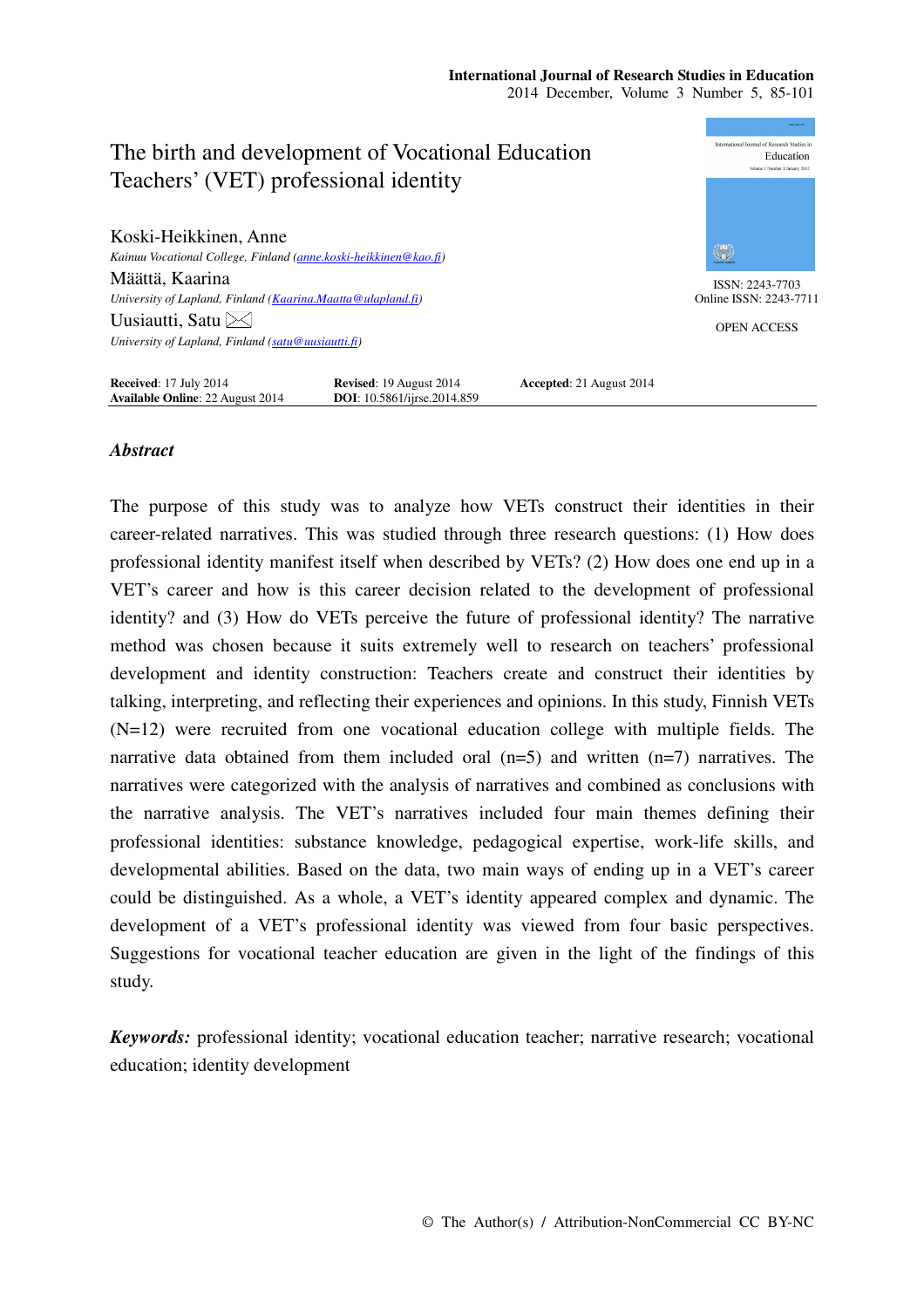# **The birth and development of Vocational Education Teachers' (VET) professional identity**

#### **1. Introduction**

Vocational education and the work of vocational education teachers (VET) have faced many challenges in Finland and abroad. The explosion of information, internationalization, and technological development (e.g., Green, 1999) as well as national development (e.g., Alam, 2008) required renewal of education. Today's occupations are replaced by new ones. In Finland, the task of vocational education is to provide students with the theoretical and practical basic readiness to work in professions but also to educate students into life-long learners. One has to be able to update vocational skills constantly (Aalto, Ahokas, & Kuosa, 2008; Ministry of Education and Culture, 2010).

The requirements for change in professions and vocational education reflect on VET's daily work (e.g., Antikainen, 2006; Tennant & Yates, 2005; Vähäsantanen, 2013). This is a universal phenomenon. VET's job description is wide: they should be good co-workers, have wide networks in education and worklife, support and guide learning processes, encounter and support diverse students, and develop their professional field (see also McDiarmid & Clevenger-Bright, 2008; Ministry of Education and Culture, 2010). The group of vocational education students is quite a heterogeneous one, which also sets unique demands on VET's work.

In all, the changing times create pressures to VET's professional knowledge and identity. After reviewing a study of VET's professional identity, we noted how research on the development of professional identity has focused on especially class teachers, while research on VETs has been minimal (see Köpsén, 2014). In sum, educational research on VETs has been scarce in general.

This study analyzes how Finnish VETs describe their work today and related changes in their profession. Their narratives show how they have ended up as VETs, how they have developed and renewed during their careers. When describing their work, VETs also happen to describe the birth and development of their professional identities. This study is based on the first author's PhD research data (Koski-Heikkinen, 2014).

#### **2. Theoretical Review**

#### *2.1 The Concept of Identity*

The concept of identity has been analyzed and defined in various fields of research and in many ways. The essence of identity has been studied by respected theorists, among others, Zygmunt Bauman (1992), Pierre Bourdieu (1980), Anthony Giddens (1991), Jürgen Habermas (1991), Stuart Hall (1996), Paul Ricoeur (1992), and Margaret Somers (1994). Carol Rodgers and Katherine Scott (2008) sum up the basic elements of identity as follows (see also Beauchamp & Thomas, 2009, 2011; Beijaard, Meijer, & Verloop, 2004; Little & Bartlett, 2002; Urzua & Vasquez, 2008):

- $\triangleright$  The construction of identity is always connected with the social, cultural, political, and historical development and environment.
- $\triangleright$  Identity is formed within social relationships with the contribution of emotions.
- $\triangleright$  Identity changes according to situation.
- $\triangleright$  Identity is re-constructed through narratives.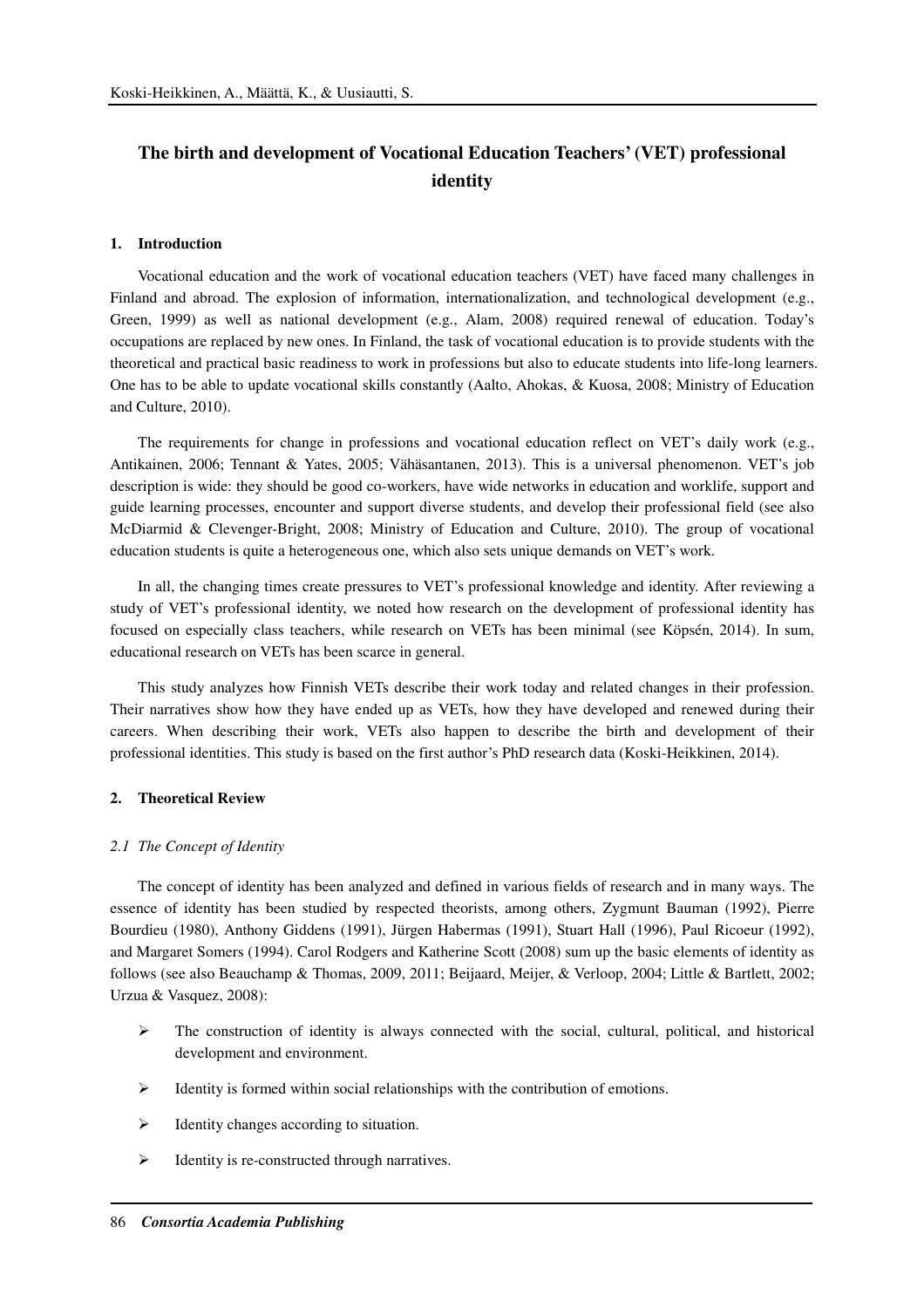The concept of identity is also used for illustrating the dimension of human being's existence and consciousness. From this perspective, identity describes a human being's understanding one himself or herself and his or her belonging to the surrounding cultural community. Due to the constantly changing society, Stuart Hall (1996) regards today's conception of identity as the celebration of many worlds that is formed and molded constantly in relation to the cultural organizations in our environment. An individual person tries to construct a stable identity and looks for one when does not yet possess one (Côte, 1996).

Douwe Beijaard, Paulien Meijer, and Nico Verloop (2004) define identity as a series of events in continuing movement that changes and transforms according to the current life situation (see also Flores & Day, 2006). The concept of identity include a human being's understanding and experience of the continuity of his or her existence and how he or she consciously perceives his or her stability and gradual change (see also Day, Kington, Stobart, & Sammons, 2006). Catherine Beauchamp and Lynn Thomas (2009, 2011) have noted that identities change across situations and environments as well as eras. Identity is constructed in historical and social contexts and in relation to other people (Brubaker & Cooper, 2000).

#### *2.2 A teacher's professional identity*

The structure and birth of teachers' professional identity have been widely studied (Bullough, 2005; Flores & Day, 2006; Thomas & Beauchamp, 2011). Research has been often focused on how to become a good teacher. Good teacherhood and good professional identity cover many factors that cannot be easily described comprehensively (e.g., Sachs, 2001). Professional identity develops and changes along age and life situations. Despite all changes, human beings also experience stability of identity because one's self does include something same, personal, and deeply-rooted (e.g., Beijaard et al., 2004; Day et al., 2006; Flores & Day, 2006).

Various phases of the development of teachers' identity have been recognized by research. Ji Hong (2010) found six factors defining teachers' professional identity: value, self-efficacy, commitment, emotions, knowledge and beliefs, and micro-politics. Beijaard, Meijer, and Verloop (2004) created a glance at teachers' professional identity by reviewing 22 related studies. According to their findings, teachers' professional identity is an ongoing process necessitating interpretation and re-interpretation of experiences. Based on them, teachers try to answer not only the question "Who am I at this moment?" but also "Who do I want to become?" In addition, personal and context-bound factors influence teachers' professional identity. Personal identities develop continuously and, indeed, the identity construction is a life-long project (Kelctermans, 1993). Collective and context-bound identity is an outcome of social interaction. Therefore, the work unit and profession, in which one is working, molds one's identity to some extent (see e.g., Ricoeur, 1992; Ricoeur & Valdés, 1991).

Likewise, Rodgers and Scott (2008) specify that teachers' professional identity and identity development are connected with teachers' work environments. To construct a proper professional identity, a teacher has to be able to align his or her own thoughts and values with his or her work environment. This requires reflection of one's own values (see also Beauchamp & Thomas, 2011; Beijaard et al., 2004; Vähäsantanen, 2013). Teacher education and first-year teaching experiences label and direct the construction of professional identity (Uusiautti & Määttä, 2013a).

#### *2.3 Teacherhood as Narrative Identity*

Identities change and develop constantly (e.g., Coldron & Smith, 1999), and so do teachers' professional identity. Identity is never ready. The concept of narrative identity can help illustrating some of the theoretical principles of professional identity construction (Day et al., 2006). Narrative identity refers to identity construction via narratives and self-expressions. When a teacher answers the question of "Who am I as a teacher and what do I want to accomplish in this work?" the teacher reflects his or her becoming as a teacher, teaching work, and the profound essence of his or her profession (Thomas & Beauchamp, 2011).

Anna Sfard and Anna Prusak (2005) defined identity construction through various self-expressions. With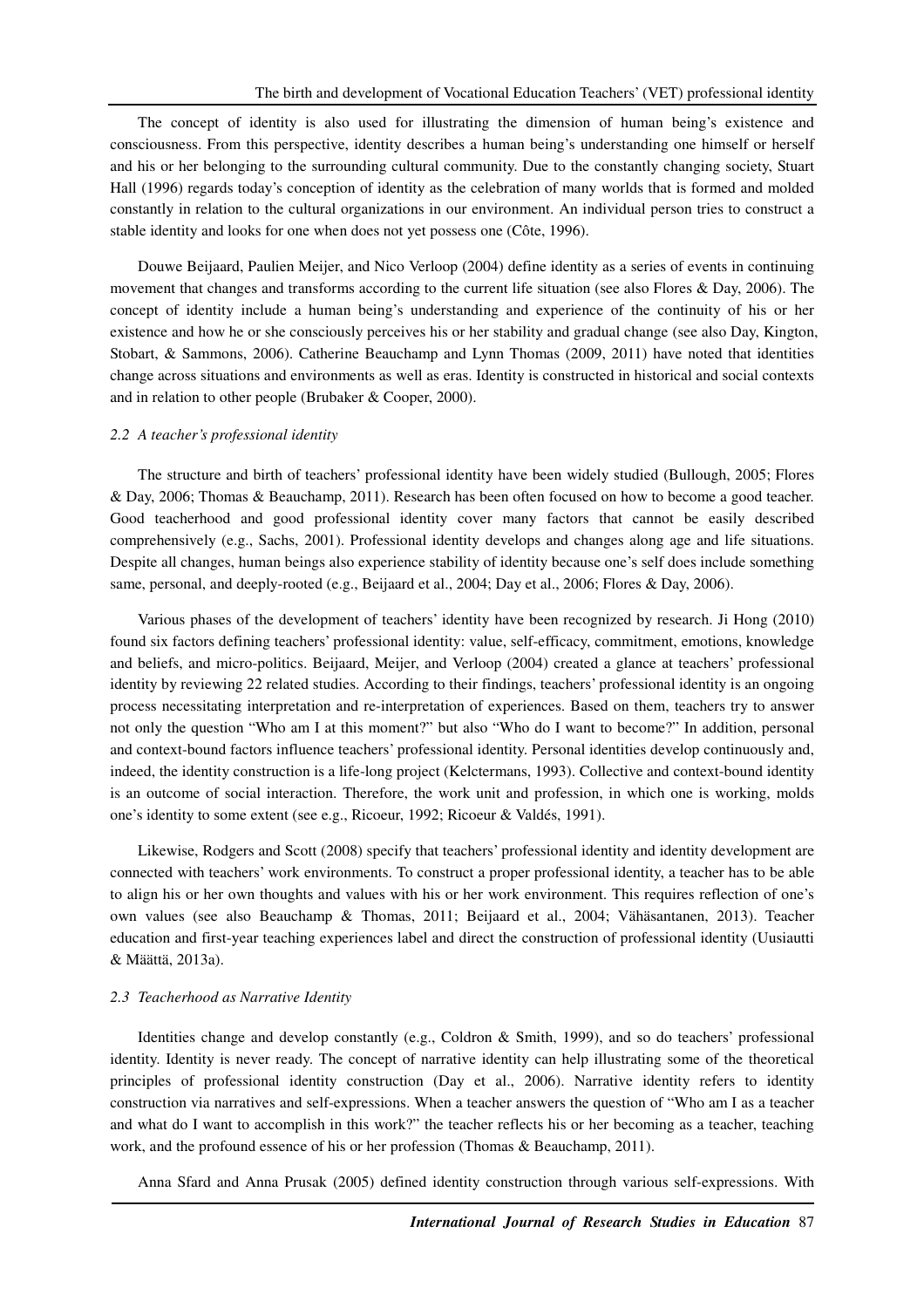### Koski-Heikkinen, A., Määttä, K., & Uusiautti, S.

this they refer to all life stories and narratives people tell to themselves and to others. However, what one tells about oneself as a truth does not necessarily appear truthful to others. Sfard and Prusak (2005) distinguish three parties, "narrators", that are significant to a person's identity: The first-person identity refers to one inner narrative about oneself. The second-person identity covers the narrative of oneself to another, while the third-person identity refers to a narrative about another person told to a third party. The first-person narrative is most likely to reveal a person's true identity conception.

According to Raija Erkkilä (2005), narrative identity emphasizes the interaction between a human being and his or her environment, and this is why one has a chance to change the narrative about one's identity. Similarly, Sanne Akkerman and Paulien Meijer (2011) noted that teachers' identity is based on reflective self-understanding (see also Rodgers & Scott, 2008). The depth of self-reflection and the social and societal environment function as the mirrors of teachers' professional identity.

Stuart Hall (1996) stated that identities well when the selves are changed into narratives. He continues that this process, although fictive in nature, does not cut the ground from under the feet of its discursive, material, or political influences. According to Hall (1996), identities are constructed within the discourse, not outside of it. What follows is that identities have to be analyzed in certain, specific historical and institutional place, within certain specific discursive constructions and practices, and produced by using certain statement strategies (Hall, 1996; see also Rodgers & Scott, 2008; Trent, 2013). According to Paul Ricoeur (1992), narrative is the primary way of interpreting oneself, in other words, to form an identity about one's personality (see also Ricoeur & Valdés, 1991; Sfard & Prusak, 2005).

## **3. Method**

## *3.1 Research Questions*

The purpose of this study was to analyze how VETs construct their identities in their career-related narratives and how do their professional identities appear in their descriptions of their daily work as VETs? The following research questions were set for this study:

- 1. How does professional identity manifest itself when described by VETs?
- 2. How does one end up in a VET's career and how is this career decision related to the development of professional identity?
- 3. How do VETs perceive the future of professional identity?

When talking about their work, VETs also reveal their life stories. Autobiographies form a salient part of the birth and development of professional identities and conception of who they are as teachers and what they want to accomplish in their profession.

#### *3.2 Narrative Research Approach*

Narrative research literature has increased abundantly during the past decade (e.g., Bamberg, 2007; Clandinin, 2007; Gubrium & Holstein, 2009; McAdams, Josselson, & Lieblich, 2006). Kohler Riessman (2008) considers narrativity as all production and interpretation of fictive texts in narrative forms (see also Bell, 2009; Chase, 2010). Amos Hatch and Richard Wisniewski (1995) regard the context-bound, personal, and subjective nature of the narrative research method as its strength. However, they also highlight the role of power in such research approach: in narrative research, the power is given from the researcher to the research participant.

The narrative research approach simply refers to analysis of narratives told by people: "A simple definition of narrative approaches is: an analysis of the stories that people tell" (Gartner, 2007, p. 613). The narrative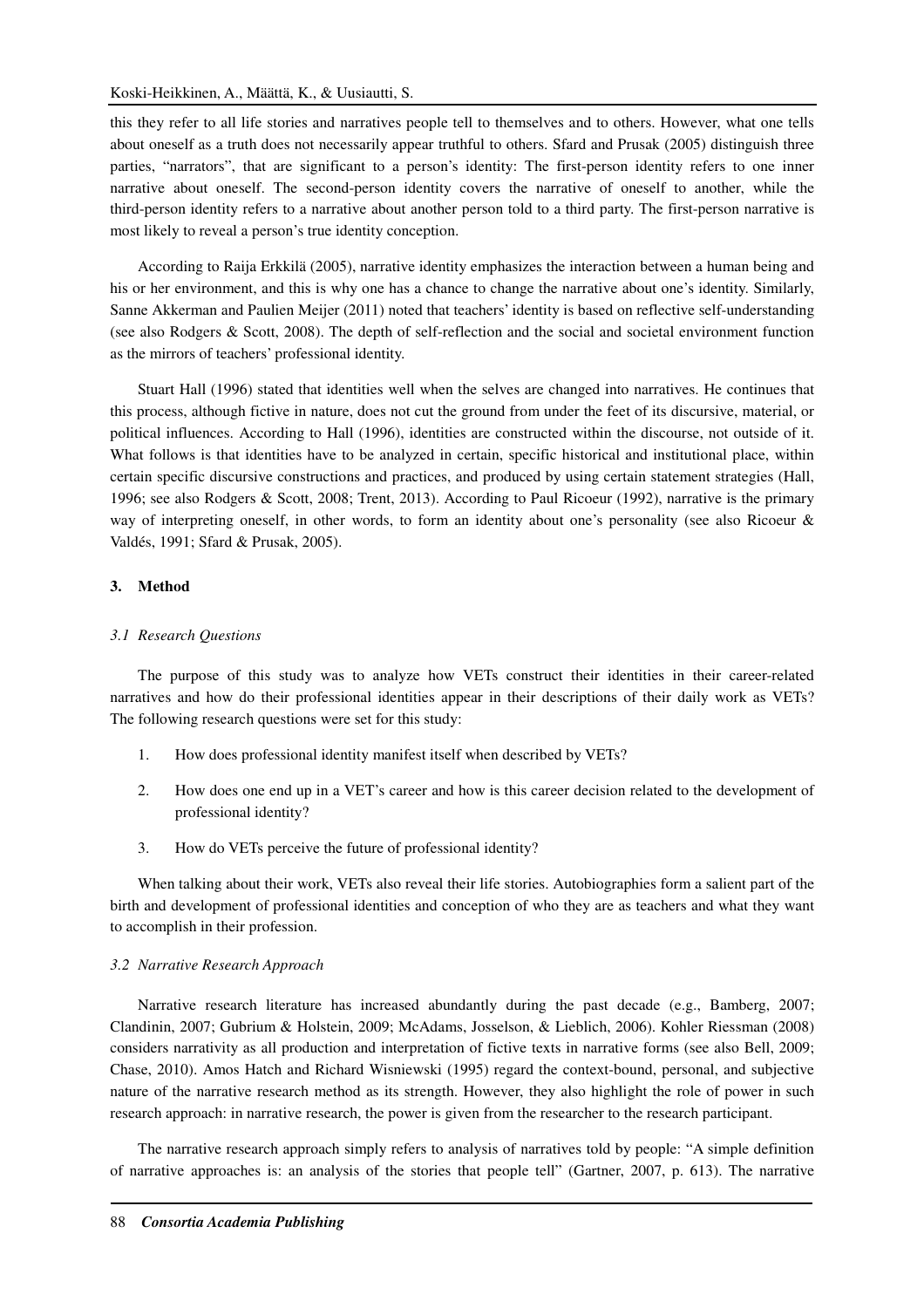research approach belongs to the field of qualitative research and has become more and more popular since the 1990s, for example, in social sciences and especially in the science of education (see Spector-Mersel, 2011).

The concept of narrative defines narrative analysis. One of the most famous narrative analyzing methods is based on Donald Polkinghorne's (1995) way of distinguishing the analysis of narratives from the narrative analysis. The analysis of narratives means that situations and events, people's characteristics and other elements in narratives are categorized into themes and types. The narrative analysis pursues constructing a new narrative that is based on the original narrative data (see also Bruner, 1986). According to Polkinghorne (1995), a result of the narrative analysis is a time-bound, structured, and plotted entity with a conclusion. This kind of meta-narrative reveals various parts of the data and their confluences. The narrative method suits extremely well to research on teachers' professional development and identity construction: teachers create and construct their identities by talking, interpreting, and reflecting their experiences and opinions (Connelly & Clandinin, 1999; Somers, 1994).

#### *3.3 Research Participants and Data*

In this study, twelve Finnish VETs were recruited from one vocational education college with multiple fields. The narrative data obtained from them included oral  $(N=5)$  and written  $(N=7)$  narratives. According to Ricoeur (1992), they are equally original because writing has similar features than speech, but writing does not disappear like speech does. The methodological grounds for data analysis were based on the qualitative data, twelve narratives that were categorized with the analysis of narratives and combined as conclusions with the narrative analysis (cf., Uusiautti, 2008). The analysis of narratives means categorizing based on types, metaphors, or classes (Leavy, McSorley, & Boté, 2007). Marjatta Saarnivaara (1998) notes that in narrative research description can be seen as the foundation of the construction of narratives. Description can be widened and specified with analysis. In this study, categorization followed the idea of the analysis of narratives pursuing the identification of key factors and their interconnectedness (see also Uusiautti, 2008). According to Jerome Bruner (1987), paradigmatic knowledge is typically rigorous and formal, and produces argumentation that follows from logical statements and careful definition of concepts and categories.

#### *3.4 Reliability and Limitations of the Research*

In narrative research like this one, the reliability and validity of the data are worth discussing. Transferability criterion refers to sufficient detail of the context and whether the findings can justifiably be applied to the other setting (Shenton, 2004). In this study, VETs presented various occupational fields and therefore, their descriptions of professional identity covered vocational education teacherhood widely. The meeting of the dependability criterion is difficult in qualitative work in general because the research themes and data are often impossible to repeat (Shenton, 2004). Careful description of the select methods and data obtained strengthen the dependability and trustworthiness of the study (Shenton, 2004). Naturally, other methods could have been applied as well, such as traditional themed interviews or questionnaires, but in this study, the narrative approach was selected based on its suitability to study individuals' perceptions of their own lives and development (see e.g., Hatch & Wisniewski, 1995; Ricoeur, 1992).

Finally, to achieve confirmability, it is important to demonstrate that findings that emerge from the data and are not based on or influenced by researchers' own opinions or prejudices (Shenton, 2004). In this study, VETs described their careers openly, and the data obtained were abundant. However, the researcher who collected data was a VET herself. Therefore, critical reflection of her influence on the data analyses and interpretations was necessary, and the researcher collaboration through which this article was also created as well partly ensured the trustworthiness and critical evaluation of research. On the other hand, as the results showed, the VET's professional identity is complex. Without any familiarity with the profession, it might have been difficult to understand the special nature of the development of professional identity in VETs.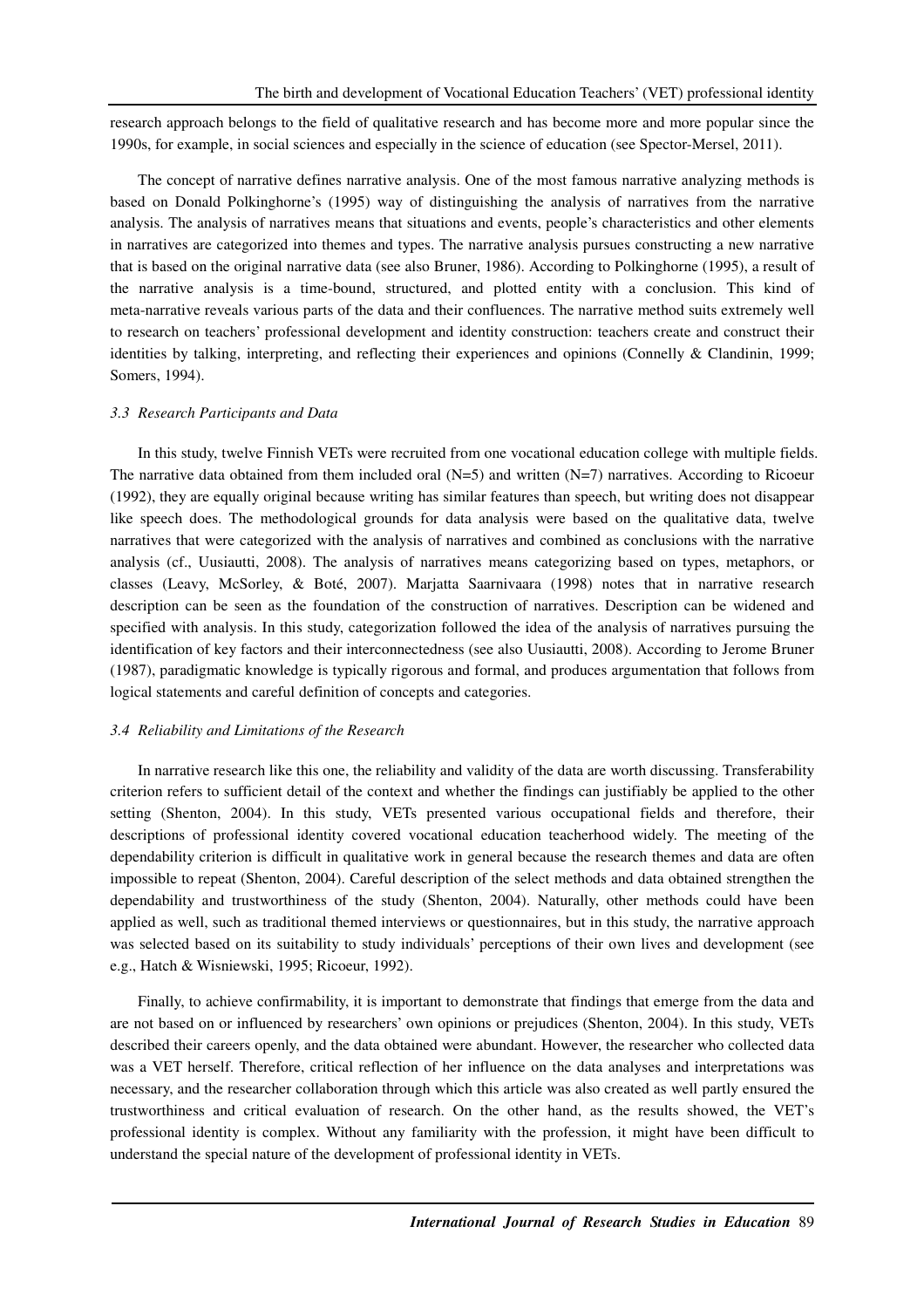## **4. Results**

## *4.1 The Elements of VET's professional identity*

The VET's narratives included four main themes defining their professional identities (cf. also, McDiarmid & Clevenger-Bright, 2008).

*Theme 1*: Substance knowledge, including the know-how of VET's professional field, professional expertise, and work-specific skills.

Teachers are traditionally perceived as subject matter experts. Knowledge of subject matter has always been the core feature of a good teacher (Hoyle & John, 1995). However, instead of distribution of information, todays' teachers are merely expected to handle transmission of knowledge. Moreover, evaluation of information and skills is important in these days. In addition, professional expertise has to be updated constantly, and the readiness to professional change and development has to be provided already in vocational basic education.

*Theme 2*: Pedagogical expertise, including the ability to lead teaching, learning, and study processes, organize and analyze teaching situations, and encounter and guide students.

Although technology and teaching methods develop all the time, teachers' personal inputs still matter. It is especially apparent in the pedagogical, ethical, and moral dimensions of teaching. Pedagogical expertise is a combination of many knowledge and skills related to student interaction and how they are applied in the practical complexity of teaching situations (Uusiautti & Määttä, 2013b).

*Theme 3*: Work-life skills, including co-operation skills, willingness to create networks, ability to work in various teams, and economic and administration skills.

VETs work in collaboration with colleagues in the college and with employers and other representatives of the professional field. VETs function as mediators between vocational education students and work-life professionals.

*Theme 4*: Developmental abilities, ability and will to develop one's mastery over the knowledge and skills in one's vocational field, participate in the development of one's field and worklife, and trust in the progress of vocational development through teaching and learning processes.

Due to the professional change and variation, VETs are required to possess such knowledge and teaching skills that help vocational education students adjust to the day's professional expectations. VETs are expected to work for and influence the appreciation of their vocational field.

These four dimensions are next illustrated through narratives about how the teachers in this study became VETs. Their careers started differently and their professional identities had different emphases based on how they ended up in this career. The metaphor of a path was chosen to illustrate how VETs found their careers. Metaphors can be defined as ways of illustrating the meaning of another concept or bringing new viewpoints to the description of another concept (Beauchamp & Thomas, 2011; Inkson & Amundson, 2002; Thomas & Beauchamp, 2011; see also Uusiautti, 2008). According to Satu Uusiautti (2008), metaphors can be seen as narrative instruments that can turn random, diversified, and vague concepts into consciously constructed and well-defined. The metaphor of path is here used for illustrating ups and downs, the positive and negative, in narratives contributing to the birth and development of VET's professional identity.

#### *4.2 VET career paths*

Based on the data, two main ways of ending up in a VET's career could be distinguished: target-oriented pursuit and various events in life influencing the career decision. These two have laid the foundation for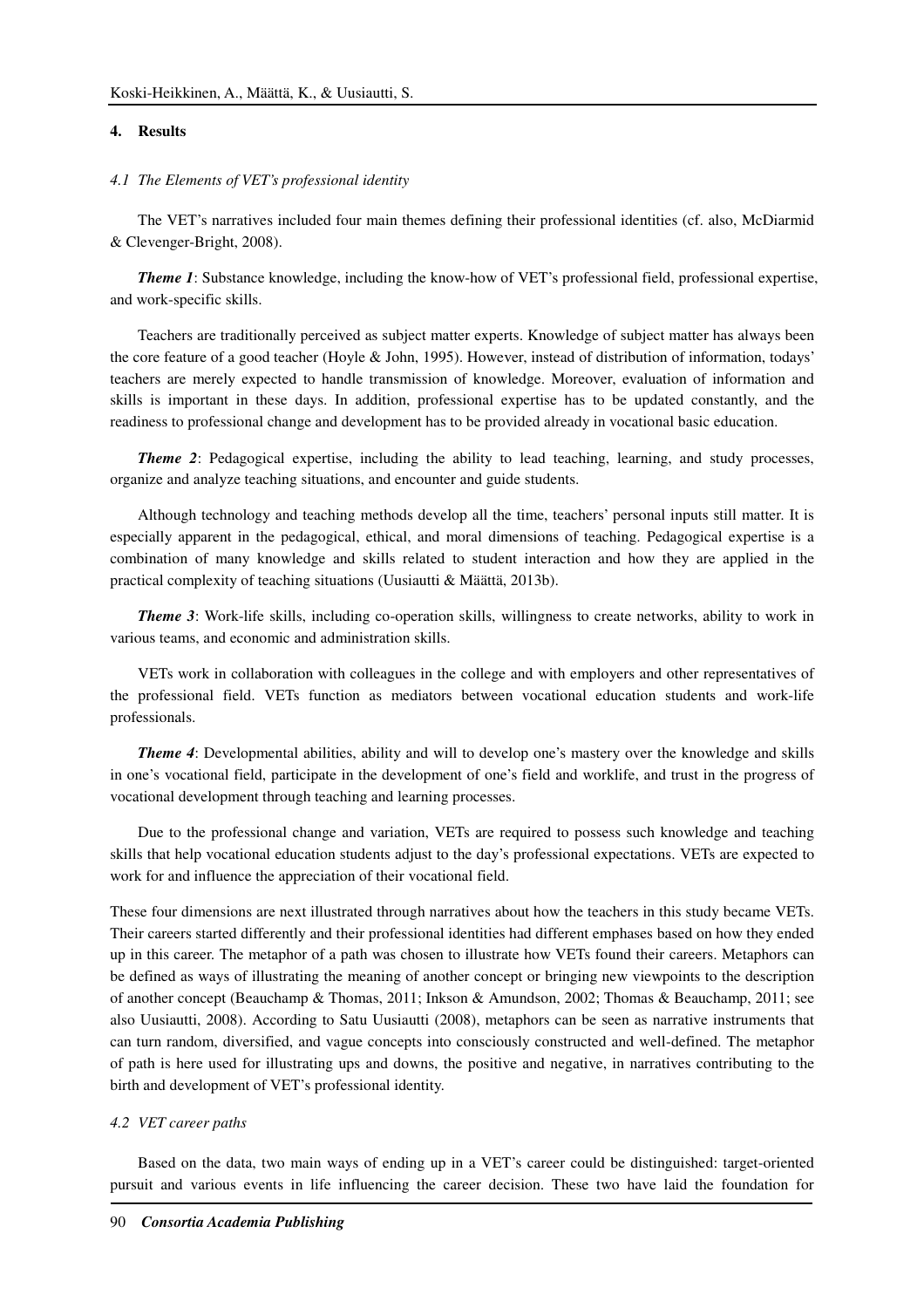professional identity. Target-oriented paths to a VET's career happened either straight from comprehensive school or after necessary work experience and vocational teacher education. Some teachers had found the career after working several years in their original vocation.

*And in that point, during the secondary studies in basic education, I started to have this little dream that I did not dare to reveal to anyone; that I was a bit interested in this teacher's work.*  (7)

Others had found the VET's career through coincident, such as friends and other close people implying that they would be excellent VETs. In most narratives, the participants did note that they had not consciously thought about a teacher's career in the first place. Some of them had worked as substitute teachers in vocational colleges. Positive teaching experiences and encouraging feedback during substitute periods made them apply for vocational teacher education.

*…and then I was contacted and asked if I could think about teaching vocational subjects of my field… then I thought that when I have this opportunity and subjects or my own professional field, I though, yes, I will, and I was excited about that.* (5)

*My friends said that I would be pretty good at this kind of work.* (7)

*The development of professional identity in those who pursued in a VET's profession - Those who had* determinedly wanted to become VETs had experiences ups and downs in their careers. Experienced events and coincident had made a crucial part of their development in a VET's profession (see also Huberman, 1989). The experiences of a fumbling start laid the grounds on professional identity (cf. also, DeWert, Babinski, & Jones, 2003; Rodgers & Scott, 2008; Uusiautti & Määttä, 2013b).

These teachers considered their substance knowledge, and especially professional expertise and work-life skills, very strong already at the beginning of career. They had work experience from the field:

*...when I was an entrepreneur, I employed so much vocational education students, and the student material was so bad that I was always thinking that why they have teachers there if they cannot teach even the basics* (4)

At the beginning, they also had positive assumptions of their pedagogical skills based on their own learning experiences, for example, on the feedback given by their own teachers. Their pedagogical skills were seen strong also because they had a strong sense of high substance knowledge.

*I had been dreaming of working as a teacher already for several years because somehow I was fascinated by guiding the youth taking workplace learning periods at my work* (9)

*And then at the training center, I had a teacher who was like tearing me apart. I thought that if I work as a teacher someday, I will never want my students to have those feelings* (4)

Pedagogical ambition appeared first as the conscious identification in the teacher's profession. The participants were proud of having the VET's position and being able to educate skillful workers for the needs of work life.

*At the beginning of my career, I was intoxicated by the ism of education. I was in a euphoric state because I was given the position and was able to work in a job I wanted to work. I was certain that my enthusiasm to learning and consequent joy would spread among all students in my class. My first year as a qualified teacher still supported this idealistic impression.* (12)

Along with work years, the challenging nature of a VET's work became clear. The heterogeneous student groups and their manifold problems made many teachers doubt their pedagogical skills. Especially,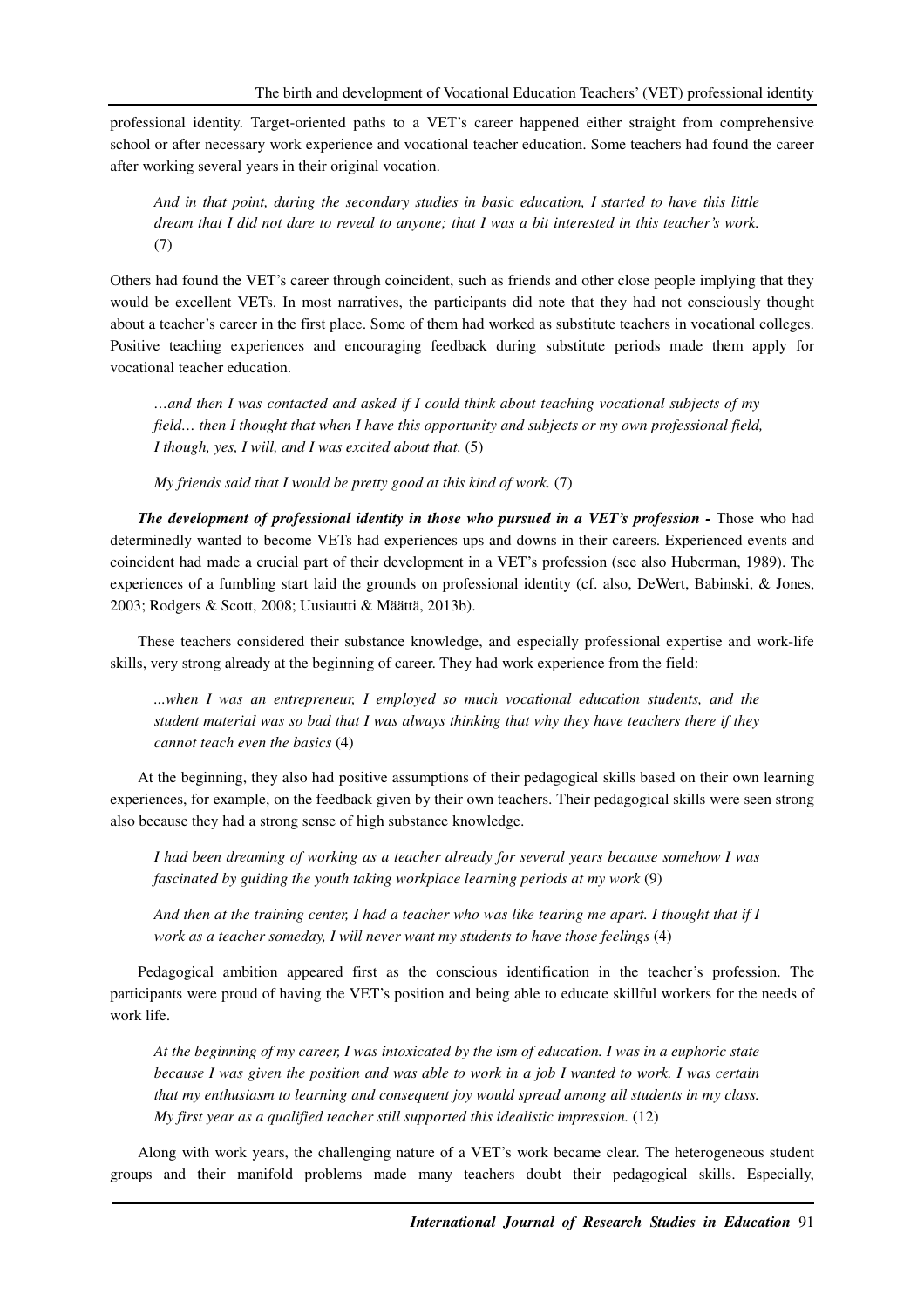teacher-student encounters and solution-oriented interaction skills as well as student guidance skills were seen insufficient (see also Kelchtermans, 1996; Lasky, 2005).

*This work has become a social worker's job. This is not just a teacher's job, you do not just teacher the subject but you are a coach, mother, listener of heartache, guide of life…* (4)

At the beginning of career, VETs' work-life skills and developmental abilities had been nascent because the work culture of a college differed substantially from the cultures in their previous workplaces. In addition, VETs need good administration skills (see also Köpsén, 2014).

*...various evaluation systems, follow-up systems, support systems, personal study plans, and curricula* (12)

Still, wish to participate in and influence the development of one's vocational field turned out to be a salient part of professional identity:

*I wanted to participate in changing and developing work life, to cut down some old habits* (9)

Successes in communal developmental work partly helped overcome uncertainty experienced at the beginning of a career. Likewise, the width of social network and importance of interaction, especially with colleagues and other professionals were considered extremely beneficial by the participants of this study (see also Mitchell, 1997).

*The development of professional identity in VETs having started their careers by coincidence -* Also these VETs had faced ups and downs in their career paths, especially at the beginning of careers. The participants remembered their insecurity at first, but also contentment with their career choice.

*When younger, I did not find a teacher's work interesting at all, in other words, it was not my so-called dream profession. I was thinking about taking the job many times, but eventually I did.*  (11)

These VETs had previously worked in the fields they started to teach, and therefore, they had a strong sense of substance knowledge. This encouraged them to seize the offer to become a VET. However, they assumed that the substance knowledge would be the basis of teaching and did not consider pedagogical skills relevant at the beginning of the career.

*At first, I had been thinking that I have to bring up the themes. So, I sort of poured these theme on students and thought that I am the one who knows* (5)

After familiarizing with the work environment, the VETs could pay more attention to the teaching, learning, and study processes. At the same time, they became concerned over their own pedagogical skills in teaching situations. They tried to secure the teaching situations by careful planning beforehand. This revealed the huge number of extra hours that is involved with the planning of lessons during one's free time. The concern over one's insufficient pedagogical skills and related work load caused fatigue and anxiety.

*Those first years went by that I found it difficult to get up. I was already nervous about climbing those stairs up in that classroom and to create the teaching material* (6)

*Well, at first, I was afraid of and nervous about having the lessons. [I was thinking] if I could guide the students?* (3)

The participants were balancing between their earlier professional identity formed during their previous career and the current, developing identity of a new VET. Indeed, pedagogical studies helped them to realize the areas of teachers' pedagogical skills and create an ideological foundation for their nascent professional identity (see also Kagan, 1992; Sachs, 2001).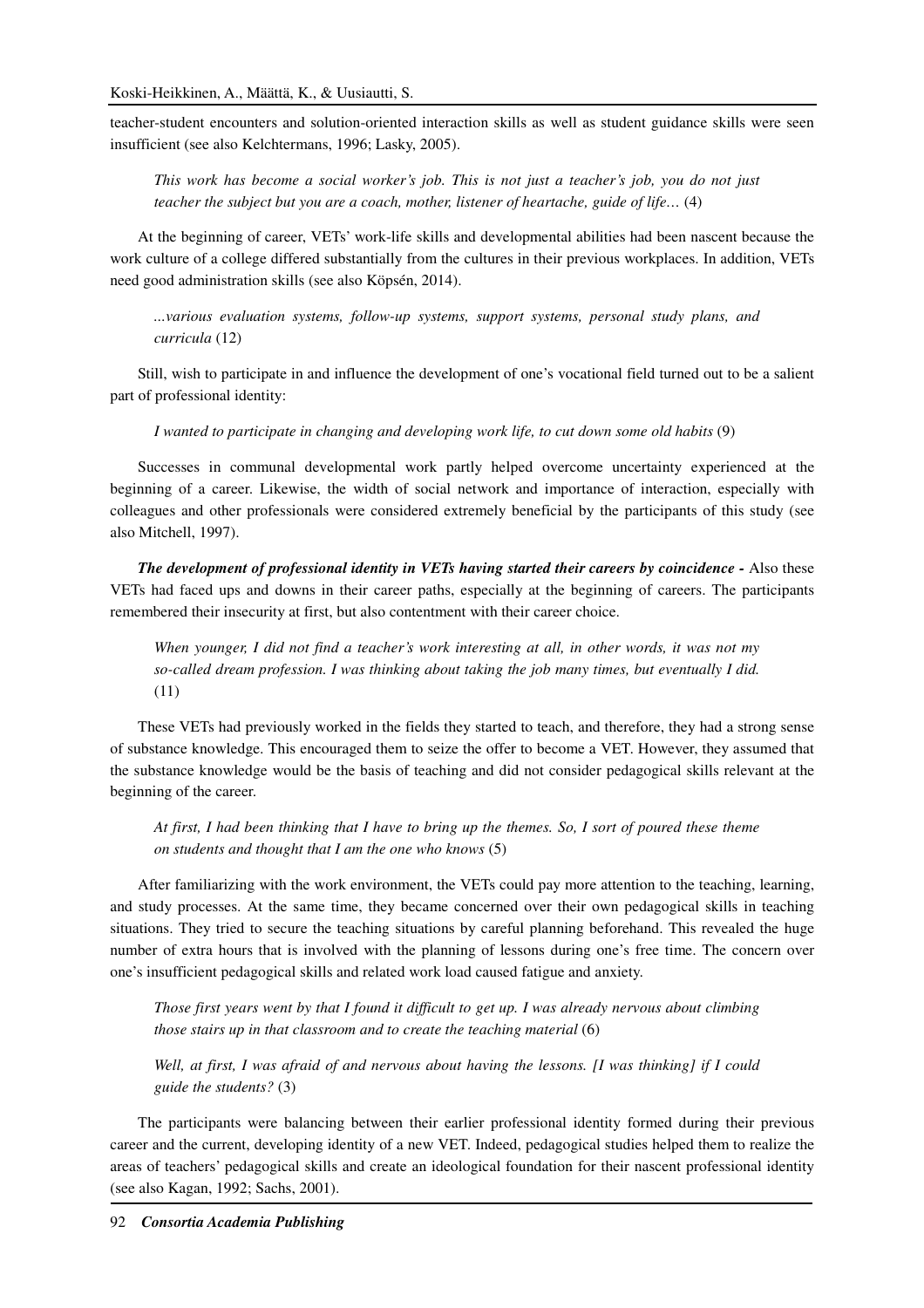*After teacher training, I learned to cut down theoretical teaching and increase practical teaching situations* (11)

*Work-life and developmental skills* did not appear significant at the beginning of these VET careers, but as years went on, they became one of the reasons to stay in a VET's profession. These skills started to increase the sense of meaning in work. Probably, this is also due to their strong substance knowledge, analytic and active working styles, and versatile professional networks they had created already before their teaching careers.

*When you work in a technological field, you always have plenty of challenges. Especially, in a small college, you have to be quite a magician to be able to teach several themes of the field. So, you have to study the mastery of various areas all the time. My purpose is to widen my knowledge of the various fields of technology.* (11)

The research participants also described how colleagues' support and common discussions had encouraged them with the developmental work.

*Those training sessions and then these colleagues around me. To me it means quite a lot that I have such good colleagues who I downright admire.* (6)

## *4.3 The Future of a VET's Professional Identity*

The strong substance knowledge obtained during one's previous career and the pedagogical skills provided from teacher training formed the cornerstones of the balanced development in a VET's career. When one had found the personal teaching style after the first years' fumble, the teachers' developmental and work-life skills started to develop as well.

*So, it came to a point where I lost myself and my identity, and I felt like I could do nothing right. It was so horrible, and I already thought of cancelling and quitting. I kind of shed my identity skin. That's right. First, I took my old skin off and regrew it, but in the meanwhile, I had half a year, actually until Christmas, really hard time.* (5)

As the professional identity started to mold, working became more meaningful. Likewise, the VETs started to cope better at work leaving more room to pedagogical development and developmental work. The clear professional identity also turned the impression of teacherhood into more realistic (see also Flores & Day, 2006; Fuller & Bown, 1975; Uusiautti & Määttä, 2013b).

*Experience makes you strong. Experience has made me into what I am today. Surely, pedagogical studies, colleagues, work environment, and all training, courses, lectures, as well as interaction with worklife and learning-at-work periods and practical skills tests, too. Work life is present all the time here. You have to be connected and know the development in your field.* (5)

Yes, this had been a really challenging position to me. It has put me, I have been forced to put all *for it, totally.* (4)

The development of professional identity and future prospects were connected with personality development as well. To create a VET's identity, one had to give up the previous professional identity and related selfhood (cf., Cooper & Clandinin, 1996). Accepting one's personality as a teacher, honesty and courage to reflect on teaching and oneself strengthened the professional identity and made one orientate toward the future of the teaching work (see also Urzua & Vásquez, 2008).

*I made plenty of mistakes. I tried to be a strict, assertive buddy, and this caused the conflicts with the adolescent students… The teacher's personality is what it is and you cannot mold it. Of course, you can act to a certain limit, but when you do it for years, you have to adjust to your personality… You have to be an honest personality.* (7)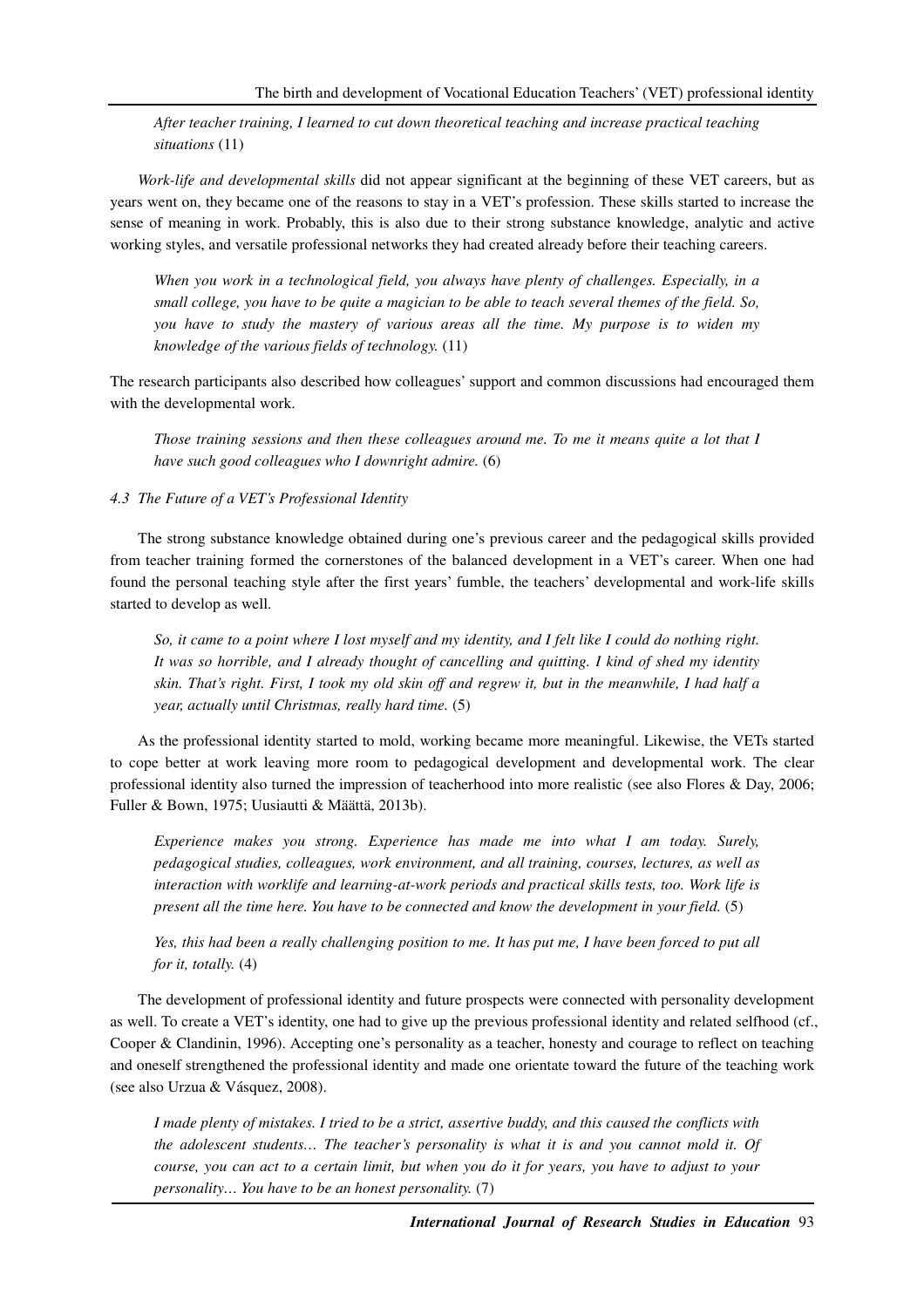*It is really demanding and burdening. What especially puts strain is that you are on a razor edge and kind of hire-wire acting. It is not worth writing a detailed script at home in the evenings, but I live according to the situation. You should give to your personality.* (6)

Active work attitude was seen to strengthen professional identity and wish to develop work-life and developmental skills. Not only one's own professional expertise, but also the development of students' professional identity was seen important. As the careers proceeded, VETs seemed to turn their attention from their subjective coping (see also Hong, 2010; Uusiautti & Määttä, 2013a) to students' learning and support (see also Kagan, 1992).

*When you have found your strength, when you reach a sort of top of the wall and when you have experience in the field and from many different enterprises. I would say that I could tell about the field so that students could construct their own professional identities in their own ways and that I could keep my word. And I do try to seize the situations. I do the same that I require of my students, so I do not stand back from the contact with clients.* (5)

The participants were generally happy with their current work situation, and therefore, most of them did not have very high future expectations professional wise; their dreams did not diverge much from the daily VET's work (see also Veldman, van Tartwijk, Brekelmans, & Wubbles, 2013).

*But, well, I am so happy with today's situation that it is difficult to think about the future very profoundly. Although you plan your work beforehand, but when you feel good about it, it is difficult to think the future.* (7)

All participants of this study surfaced clearly that their professional identities had developed greatly during their careers and that their identities still were developing. The professional identity was given birth by the experiences and insights from practical reality of the vocational college. Along with work years, the VETs had realized how wide-ranging professional skills and knowledge VETs need today and will need in the future. They emphasized especially the substance knowledge and active updating it in their own fields; and they even were concerned of the possibility of keeping sufficiently updated in the busy daily work at the vocational college.

## **5. Conclusions**

## *5.1 VET Identity*

The VETs in this study described their work in the light to two, often overlapping professional identities. These two professional identities can be called professional self and personal self (Day, Elliot, & Kington, 2005; Day et al., 2006; Lasky, 2005; Lipka & Brinthaupt, 1999; Ricoeur, 1992). Several researchers emphasize the connection between them: one cannot see oneself without mirroring to others (see Taylor, 1989). Personality and social environment are interconnected (Castells, 2004; Côte, 1996; Geijsel & Meijers, 2005), but professional identity is also guided by instrumental and authorities' goals set at teacherhood stating when a teacher is qualified or expert (Jeans, 1996). According to the VETs, *professional self* consists of the professional identity through which one identifies oneself as a VET in general. Professional self-represented deeply-rooted impressions and expectations of a good VET's action, molded by the social environment. VETs try to behave and act in their teaching work according to their own experience-based interpretations about expectations set by society and their immediate environment.

*I would like to be balanced, cooperative, and yet trendy VET to students and to the school community.* (8)

*Personal professional self* appeared in the participants' narratives as selfhood identity including their inner, personal, and subjective professional self. Personal self, thus, represented their own personal understanding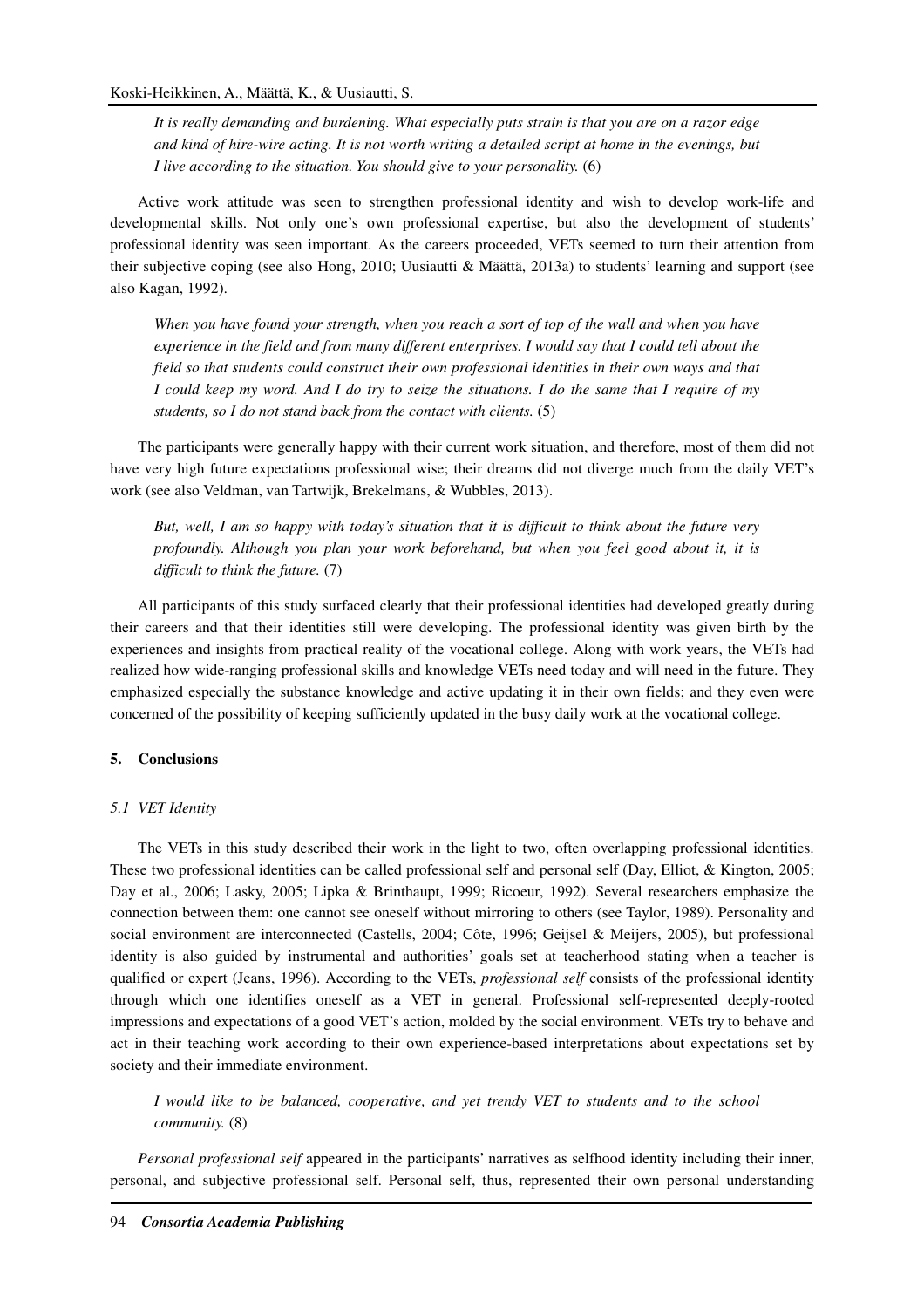about themselves as VETs in all four aforementioned areas of professional identity. In addition, personal self-illustrated their ethical and value-based perspectives as well as their views about their own individual personalities.

*...and at the beginning, I was shyer and more timid. Although I am like that still today, I have gained some sort of courage that others do not see but that gives me strength.* (10)

## *5.2 Multidimensional Professional Identity Develops Through Reflection*

Both professional and personal selves develop through reflection when a person reflects on his or her experiences. Understanding about oneself and professional identity are in constant development, change and renew (e.g., Volkmann & Anderson, 1998). As reflection is crucial for the development of professional identity, the development of reflective skills should make a salient part of teachers' basic and in-service education (Antonek, McCormick, & Donato, 1997; Roberts, 2000).

A VET's identity is complex and dynamic where the professional self-image and a teacher's various role try find mutual balance (Coldron & Smith, 1999). In this sense, the professional identity includes a tension between one's teaching and the socially-produced teacher image. Cecilia Reynolds (1996) compares a teacher's work with a landscape that can be very demanding, persuasive, and restrictive. Today's VET's professional identity must cover also the national and international institutional and societal contexts because the functionality and efficiency of vocational education make one of the important foundations of societal development and economy (see e.g., Beauchamp & Thomas, 2011).

Professional identity is multi-faced (Cooper & Clandinin, 1996). Similarly, a VET's professional identity is influenced by historical, sociological, psychological, and cultural factors. Notwithstanding, professional identity includes many sub-identities that can be contradictory or, if in balance, strengthen the professional identity (McCarthey, 2001).

The process of constructing good professional identity is not necessarily easy or straightforward. Likewise, this study supported the earlier research results on how novice teachers experience "the reality shock" at the beginning of their careers (Flores & Day, 2006; Uusiautti & Määttä, 2013a, 2013b). The reality of the teachers' room does not correspond to the image gotten from teacher education, and the initial excitement can turn into isolation and lack of motivation, engagement, and work-satisfaction (Sachs, 2001), and even into a doubt of one's capability to work as a teacher (Rex & Nelson, 2004).

Many kinds of feelings toward oneself and student belong to the development of a teacher's professional identity. The career development includes all states from satisfaction, joy, and contentment to vulnerability, insecurity, and anxiety (see also Jeffrey & Woods, 1996; Kelchtermans, 1996; Thomas & Beauchamp, 2011). Identity also means socialization into the roles, rules, expectations, and norms of the classroom, college, and wider society (Flores & Day, 2006; Keichtermans & Ballet, 2002; Uusiautti & Määttä, 2013a, 2013b). As a sum, the development of a VET's professional identity can be viewed from four basic elements that can also be understood chronologically: (1) the important in oneself and for oneself; (2) important experiences during the earlier career; (3) important experiences during vocational teacher education; and (4) important experiences in the VET's profession.

#### **6. Discussion**

This study showed that vocational teacher education also meets new challenges, which do not just concern Finland but obviously many countries across the world. The level of VETs' expertise should be maintained internationally high, because vocational education has a very important role in every country's economic and industrial development. VETs' good basic skills also influence employees' wages and work satisfaction (see e.g., Agrawal, 2012; Min & Tsang, 1990). Likewise, for example, China and Japan has raised their industry through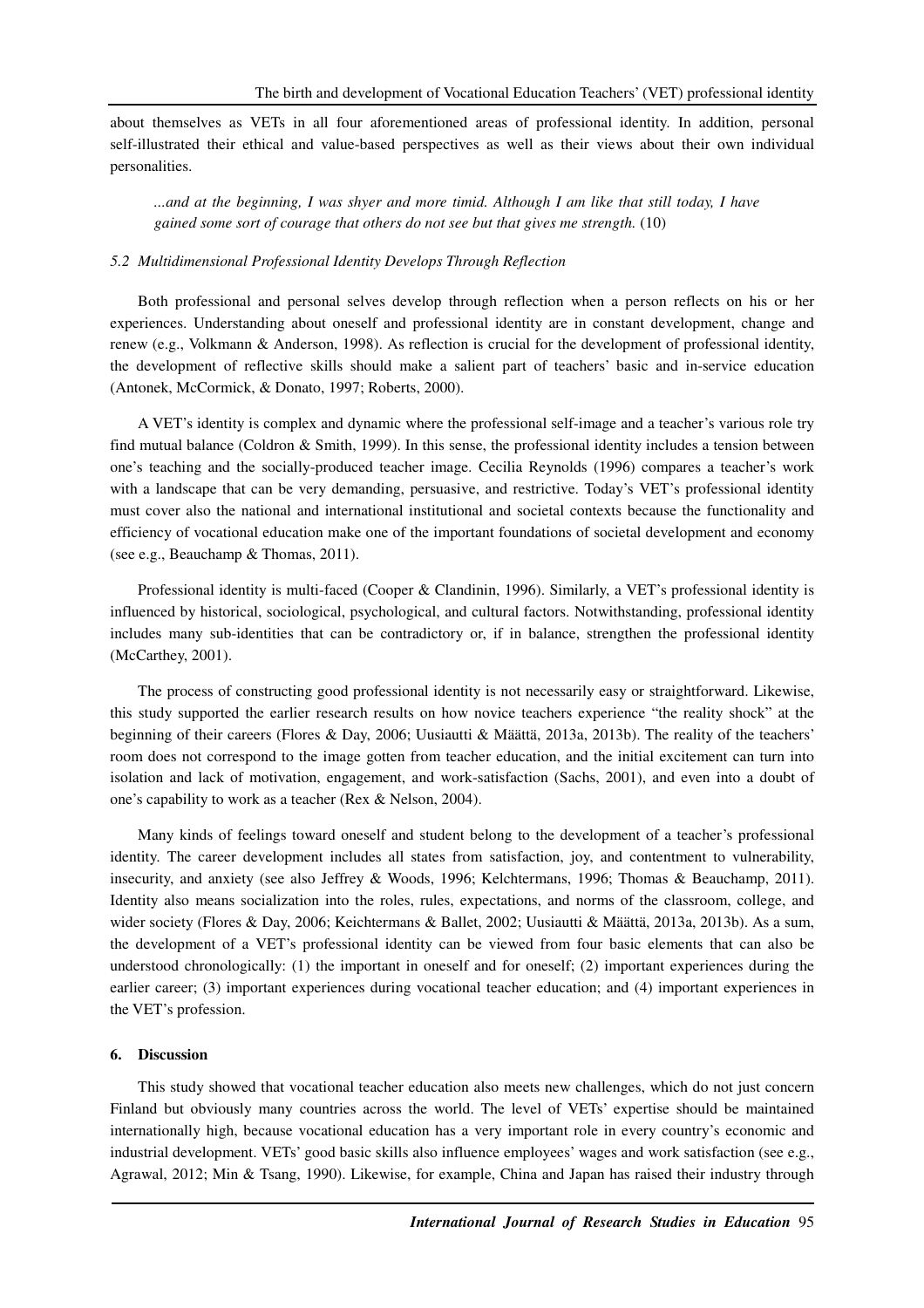various training programs (e.g., Cantor, 1985; Dougherty, 1990).

Naturally, country-specific differences occur, for example, in what kind of workforce is currently needed and thus influencing the purposes of vocational education (e.g., Margison, 1999). Dana (2001) highlighted the difference between industrialized countries and developing economies in Asia emphasizing that training programs must be relevant to the host environment (see also Minnis, 2000; Tilak, 2003). Green (1999) states that despite the current trend of internationalization, education must serve national economic and social goals. Likewise, Oketch (2007) summarizes the situation in Africa: "the key point is to transform [vocational education] so that what is offered can reflect the prevailing reality in the labour market" (p. 233).

The contribution of this study lies in the focus on vocational education teachers' development and provides viewpoints to their work and education universally. Teacher education should be developed both at basic and in-service training levels. Basic education must focus on vocational skills and the pedagogy of teaching them as well as interaction skills and abilities to encounter diverse students. How to be able to recognize and promote vocational education students' strengths and help them cope with the demands of future work life? VETs do not necessary receive support from people outside colleges, and therefore, colleagues' advice, helpful conversations, and cooperation become more and more important. These elements in VET's work should be invested in and advanced already during their basic education.

VET's in-service education is molded according to the changes in professions. Indeed, VETs need the latest work-life skills and knowledge. Still, the importance of personal identity and work engagement should not be underestimated even when the career has progressed. VETs have to stretch in many directions, but simultaneously they should be able to recognize successes in their work and appreciate the outcomes of their work. And it is noteworthy that even one positive feedback can be crucial to the professional development of some vocational education students.

None of the VETs participating in this study expressed that they would like to retire from the teaching position. International studies show that 14–50 % of teachers quit during their first five work years (DeWert et al., 2003; Quartz, 2003; Weiss, 1999). Reasons for giving up a teacher's career have been researched widely (Reynolds, Ross, & Rakow, 2002; Smith & Ingersoll, 2004). The decision is based on evaluations about oneself as a teacher, one's satisfaction at work and opportunities to succeed in teaching. Appreciation of the profession is important as well, and indeed, the attractiveness of vocational education has been a concern in many countries (e.g., Agrawall, 2013; Oketch, 2007; Pimpa & Suwannapirom, 2008).

This study showed how VET's professional identity was strengthened along the career even if many of them had disappointments and failures at first. The findings give reason to develop teacher education so that VETs could prepare themselves for the problems occurring during the first years at work. At the same time, they should be equipped with abilities to cope with disappointments and insecurity in way that turns adversities into phases of development. Courage to talk about disappointments and unrealized dreams is a necessary skill that should be taught to VETs during basic education. Every teacher constructs his or her professional identity individually simultaneously developing his or her professional skills and personality. Therefore, personal strengths should be paid as much attention to as the practicing of professional skills and knowledge.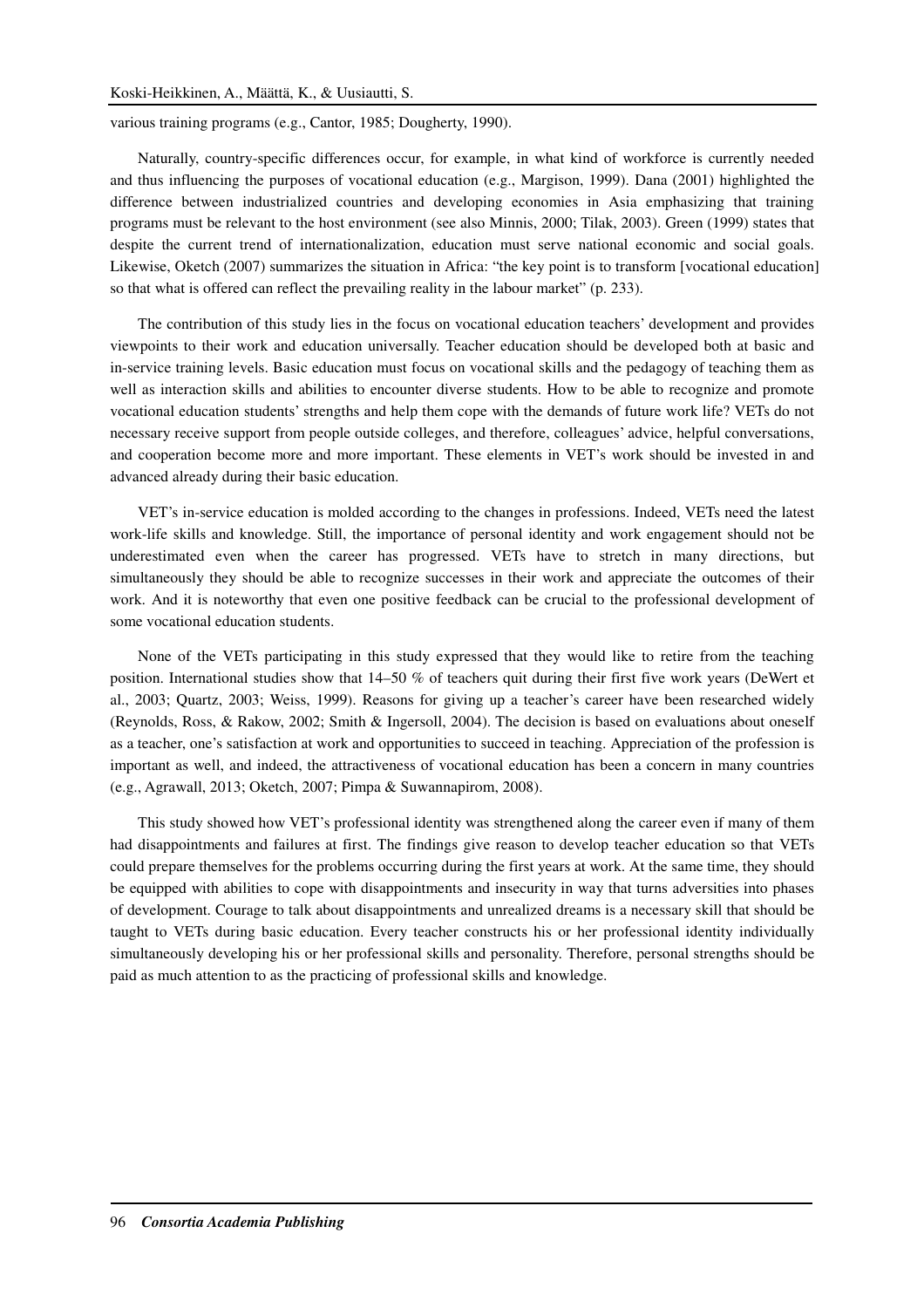## **7. References**

- Aalto, H.-K., Ahokas, I., & Kuosa, T. (2008). *All-round education and know-how in worklife 2030 Keys to success in the future* [In Finnish]. Turku: Tulevaisuuden tutkimuskeskus & Turun kauppakorkeakoulu.
- Akkerman, S. F., & Meijer, P. C. (2011). A dialogical approach to conceptualizing teacher identity. *Teaching and Teacher Education, 27*(2), 308–319. http://dx.doi.org/10.1016/j.tate.2010.08.013
- Agrawal, T. (2012). Vocational education and training in India: Challenges, status and labour market outcomes. *Journal of Vocational Education & Training, 64*(4), 453-474. http://dx.doi.org/10.1080/13636820.2012.727851#.U9H-XGfyWcw
- Agrawal, T. (2013). Vocational education and training programs (VET): An Asian perspective. *Asia-Pacific Journal of Cooperative Education, 14*(1), 15-26.
- Alam, G. M. (2008). The role of technical and vocational education in the national development of Bangladesh. *Asia-Pacific Journal of Cooperative Education, 9*(1), 25-44.
- Antikainen, A. (2006). In search of the Nordic model in education. *Scandinavian Journal of Educational Research, 50*(3), 229-243. http://dx.doi.org/10.1080/00313830600743258
- Antonek, J. L., McCormick, D. E., & Donato, R. (1997). The student teacher portfolio as autobiography: Developing a professional identity. *Modern Language Journal, 81*(1), 15-27. http://dx.doi.org/10.1111/j.1540-4781.1997.tb01624.x
- Bamberg, M. (Ed.) (2007). *Narrative State of art*. Amsterdam: John Benjamins.
- Bauman, Z. (1992). Soil, blood, and identity. *Sociological Review, 40*(4), 675-701. http://dx.doi.org/10.1111/j.1467-954X.1992.tb00407.x
- Beauchamp, C., & Thomas, L. (2009). Understanding teacher identity: An overview of issues in the literature and implications for teacher education. *Cambridge Journal of Education, 39*(2), 175–189. http://dx.doi.org/10.1080/03057640902902252
- Beauchamp, C., & Thomas, L. (2011). Understanding new teachers' professional identities through metaphor. *Teaching and Teacher Education, 27*(4), 762-769. http://dx.doi.org/10.1016/j.tate.2010.12.007
- Beijaard, D., Meijer, P. C., & Verloop, N. (2004). Reconsidering research on teachers' professional identity. *Teaching and Teacher Education, 20*(2), 107–128. http://dx.doi.org/10.1016/j.tate.2003.07.001
- Bourdieu, P. (1980). Identity and representation [In French]. *Actes de la recherche en sciences sociales*, *35*(1), 63-72.
- Brubaker, R., & Cooper, F. (2000). Beyond "identity". *Theory and Society, 29*, 1-47.
- Bruner, J. (1986). *Actual minds, possible worlds*. Cambridge: Harvard University Press.
- Bruner, J. (1987). Life as narrative. *Social Research, 54*(1), 11–32.
- Bullough, R. V. (2005). The quest for identity in teaching and teacher education. In G. Hoban (Ed.), *The missing links in teacher education design: Developing a multi-linked conceptual framewor*k (pp. 237-258). Dordrecht, NE: Springer.
- Cantor, L. (1985). Vocational education and training: The Japanese approach. *Comparative Education, 21*(1), 67-75.
- Chase, S. E. (2010). *Learning to speak, learning to listen: How diversity works on campus*. Ithaca, NY: Cornell University Press.
- Clandinin, D. J. (Ed.) (2007). *Handbook of narrative inquiry: Mapping a methodology*. Thousand Oaks, CA: Sage.
- Coldron, J., & Smith, R. (1999). Active location in teachers' construction of their professional identities. *Journal of Curriculum Studies, 31*(6), 711-726. http://dx.doi.org/10.1080/002202799182954
- Connelly F. M., & Clandinin, D. J. (1999). *Shaping a professional identity: Stories of educational practice*. London: The Althouse Press.
- Cooper, M. R., & Clandinin, D. J. (1996). The multiple "I"s of teacher identity. In M. Kompf (Ed.), *Changing research and practice: Teachers' professionalism, identities and knowledge* (pp. 78-89). London: The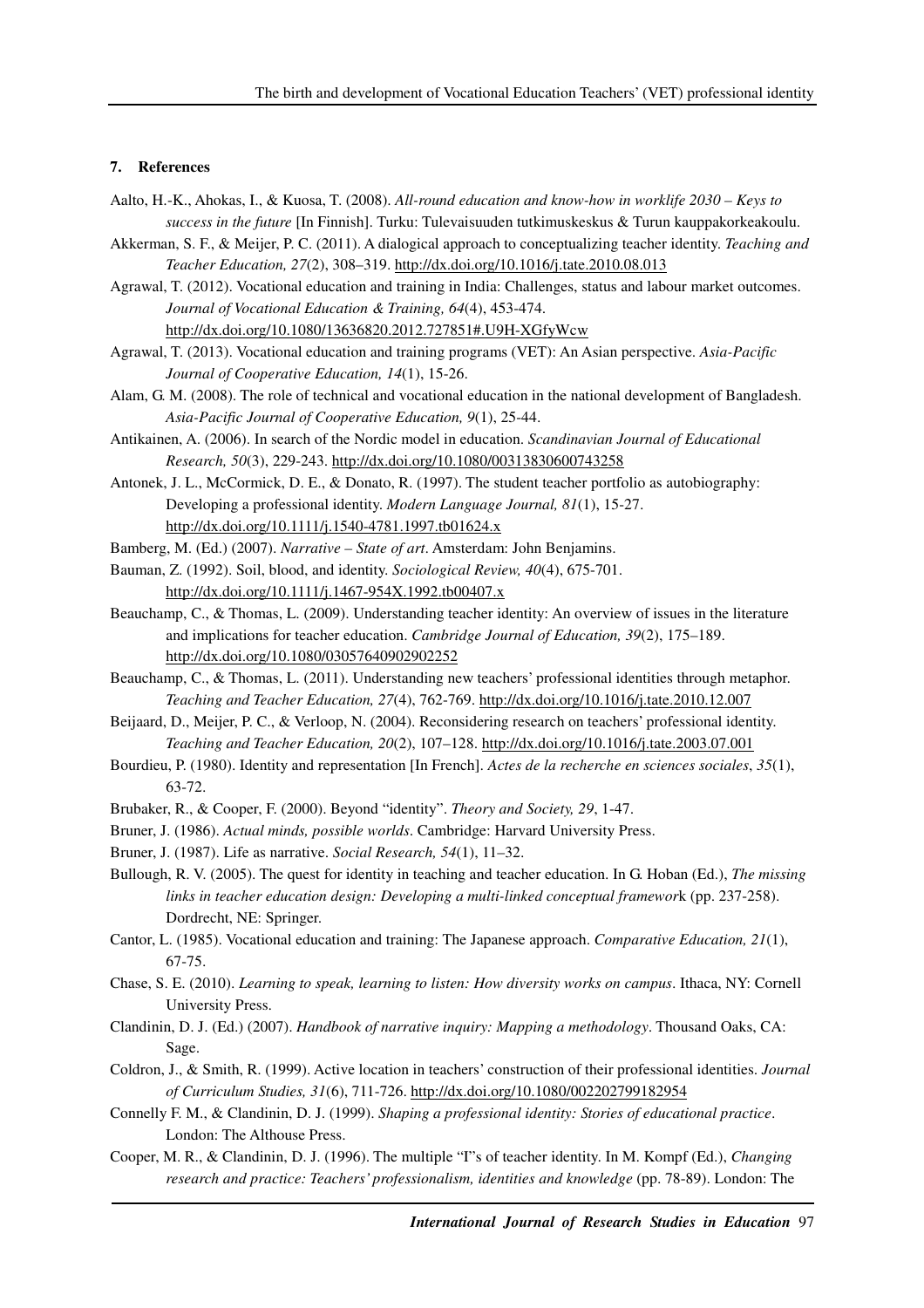Falmer Press.

- Côte, J. E. (1996). Sociological perspectives on identity formation: The culture-identity link and identity capital. *Journal of Adolescence, 19*(5), 417-428.
- Dana, L. P. (2001). The education and training of entrepreneurs in Asia. *Education + Training, 43*(8-9), 405-415.
- Day, C., Elliot, A., & Kington, A. (2005). Reform, standards and teacher identity: Challenges of sustaining commitment. *Teaching and Teacher Education, 21*(5), 563–577.
- Day, C., Kington, A., Stobart, G., & Sammons, P. (2006). The personal and professional selves of teachers: Stable and unstable identities. *British Educational Research Journal, 32*(4), 601-616. http://dx.doi.org/10.1080/01411920600775316
- DeWert, M. H., Babinski, L. M., & Jones, B. D. (2003). Safe passages: Providing online support to beginning teachers. *Journal of Teacher Education, 54*(4), 311-320. http://dx.doi.org/10.1177/0022487103255008
- Dougherty, C. R. S. (1990). Unit costs and economies of scale in vocational and technical education: Evidence from the People's Republic of China. *Economics of Education Review, 9*(4), 389-394.
- Erkkilä, R. (2005). *A multi-voiced place Teachers' narratives about life and schooling in Lapland* [In Finnish]. Unpublished Doctoral dissertation, University of Oulu, Oulu, Finland.
- Flores, M. A., & Day, C. (2006). Contexts which shape and reshape new teachers' identities: A multi-perspective study. *Teacher and Teacher Education, 22*(2), 219-232. http://dx.doi.org/10.1016/j. tate.2005.09.002
- Fuller, F. F., & Bown, O. H. (1975). Becoming a teacher. In K. Ryan (Ed.), *74th Yearbook of the National society for the study of education* (pp. 25-52). Chicago, IL: University of Chicago Press.
- Gartner, W. (2007). Entrepreneurial narrative and a science of the imagination. *Journal of Business Venturing, 22*(5), 613–627. http://dx.doi.org/10.1016/j.jbusvent.2006.10.003
- Geijsel, F., & Meijers, F. (2005). Identity learning: The core process of educational change. *Educational Studies, 31*(4), 419-430. http://dx.doi.org/10.1080/03055690500237488
- Giddens, A. (1991). *Modernity and self-identity: Self and society in the late modern age*. Cambridge: Polity Press.
- Green, A. (1999). Education and globalization in Europe and East Asia: convergent and divergent trends. *Journal of Education Policy, 14*(1), 55-71. http://dx.doi.org/10.1080/026809399286495
- Gubrium, J. F., & Holstein, J. A. (2009). *Analyzing narrative reality*. Thousand Oaks, CA: Sage.
- Habermas, J. (1991). *Civic society and national identity: European reflections of the future* [In German]. St. Gallen: Erker.
- Hall, S. (1996). Introduction: Who needs identity? In S. Hall & P. DuGay (Eds.), *Questions of cultural identity* (pp. 1-17). London: Sage.
- Hatch, J. A., & Wisniewski, R. (1995). Life history and narrative: Questions, issues, and exemplary works. In J. A. Hatch & R. Wisniewski (Eds.), *Life history and narrative* (pp. 113-135). London: Falmer Press.
- Hong, J. Y. (2010). Pre-service and beginning teachers' professional identity and its relation to dropping out of the profession. *Teaching and Teacher Education, 26*(8), 1530-1543. http://dx.doi.org/101016/j.tate.2010.06.003
- Hoyle, E., & John, P. D. (1995). *Professional knowledge and professional practice*. London: Cassell.
- Huberman, M. A. (1989). The professional life cycle of teachers. *Teachers College Record, 91*(1), 31–57.
- Inkson, K., & Amundson, N. E. (2002). Career metaphors and their application in theory and counseling practice. *Journal of Employment Counseling, 39*(2), 98–108. http://dx.doi.org/10.1002/j.2161-1920.2002.tb00841.x
- Jeans, B. A. (1996). The construction of professional identity. *International Journal of Psychology, 31*(3/4), 224-201.
- Jeffrey, B., & Woods, P. (1996). Feeling deprofessionalised. *Cambridge Journal of Education, 26*(3), 325-343. http://dx.doi.org/10.1080/0305764960260303
- Kagan, D. M. (1992). Professional growth among pre-service and beginning teachers. *Review of Educational Research, 62*(2), 129-179. http://dx.doi.org/10.3102/00346543062002129
- Kelchtermans, G. (1996). Teacher vulnerability: Understanding its moral and political roots. *Cambridge Journal of Education, 26*(3), 307-324. http://dx.doi.org/10.1080/0305764960260302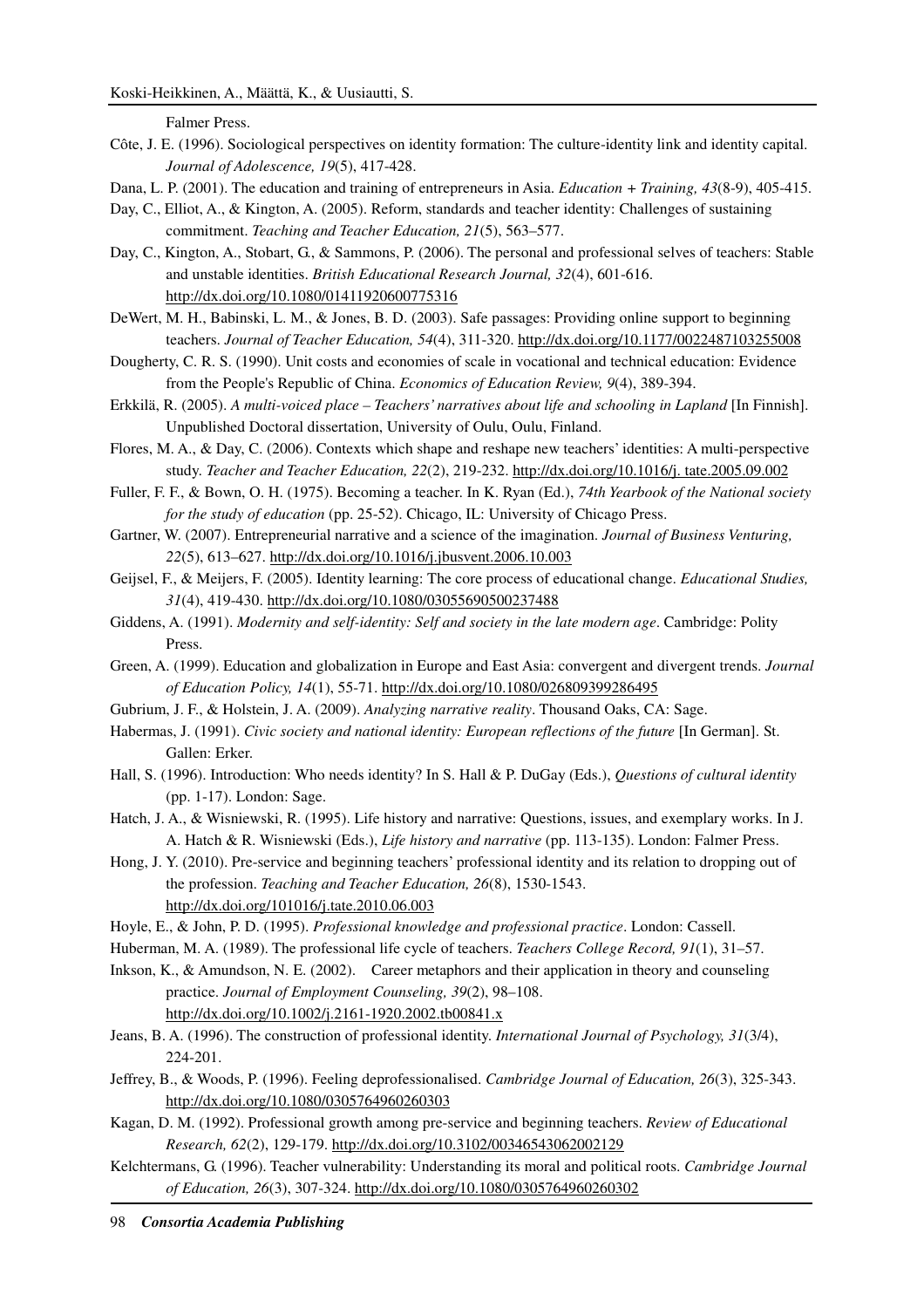- Koski-Heikkinen, A. (2014). *The vocational teacher's identity and authority: Vocational teachers and students searching for ideal teacherhood in vocational Education* [In Finnish]. Doctoral dissertation, University of Lapland, Rovaniemi, Finland.
- Köpsén, S. (2014). How vocational teachers describe their vocational teacher identity. *Journal of Vocational Education & Training, 66*(29), 194-211. http://dx.doi.org/10.1080/13636820.2014.894554
- Lasky, S. (2005). A sociocultural approach to understanding teacher identity, agency and professional vulnerability in a context of secondary school reform. *Teaching and Teacher Education, 21*(8), 899-916. http://dx.doi.org/10.1016/j.tate.2005.06.003
- Leavy, A. M., McSorley F. A., & Boté, L. A. (2007). An examination of what metaphor construction reveals about the evolution of pre-service teachers' beliefs about teaching and learning. *Teaching and Teacher Education, 23*(7), 1217-1233. http://dx.doi.org/10.1016/j.tate.2006.07.016
- Lipka, R., & Brinthaupt, T. (1999). Introduction: Balancing a personal and professional development of teachers. In R. Lipka & T. Brinthaupt (Eds.), *The role of self in teacher development* (pp. 1-8). Albany, NY: New York State University Press.
- Little, J. W., & Bartlett, L. (2002). Career and commitment in the context of comprehensive school reform. *Teachers and teaching: Theory and practice, 8*(3), 345-354. http://dx.doi.org/10.1080/135406002100000486
- Marginson, S. (1999). After globalization: Emerging politics of education. *Journal of Education Policy, 14*(1), 19-31. http://dx.doi.org/10.1080/026809399286477
- McAdams, D. P., Josselson, R., & Lieblich, A. (Eds.) (2006). *Identity and story: Creating self in narrative*. Washington, DC: American Psychological Association.
- McCarthey, S. J. (2001). Identity construction in elementary readers and writer. *Reading Research Quarterly, 36*(2), 122-151.
- McDiarmid, G. W., & Clevenger-Bright, M. (2008). Rethinking teacher capacity. In M. CochranSmith, S. Feiman-Nemser, D. J. McIntyre, & K. E. Demers (Eds.), *Handbook of research on teacher education: Enduring questions and changing contexts* (pp. 134-156). New York, NY: Routledge.
- Min, W. F., & Tsang, M. C. (1990). Vocational education and productivity: A case study of the Beijing General Auto Industry Company. *Economics of Education Review, 9*(4), 351-364.
- Ministry of Education and Culture. (2010). *Final report from the workgroup investigating vocational education teachers' and rectors' qualification requirements* [In Finnish]. Helsinki: Ministry of Education and Culture. Retrieved from:

http://www.minedu.fi/export/sites/default/OPM/Julkaisut/2010/liitteet/tr05.pdf?lang=fi

Minnis, J. R. (2000). Caught between tradition and modernity: Technical-vocational education in Brunei Darussalam. *International Journal of Educational Development, 20,* 247–259.

Mitchell, A. (1997). Teacher identity: A key to increased collaboration. *Action in Teacher Education, 19*(3), 1-14.

- Oketch, M. O. (2007). To vocationalise or not to vocationalise? Perspectives on current trends and issues in technical and vocational education and training (TVET) in Africa. *International Journal of Educational Development, 27,* 220–234.
- Pimpa, N., & Suwannapirom, S. (2008). Thai students' choices of vocational education: Marketing factors and reference groups. *Educational Research for Policy and Practice, 7*(2), 99-107. http://dx.doi.org/10.1007/s10671-007-9035-9
- Polkinghorne, D. E. (1995). Narrative configuration in qualitative analysis. In J. A. Hatch & R. Wisniewski (Eds.), *Life history and narrative* (pp. 5–24). London: Falmer Press.
- Quartz, K. H. (2003). "Too angry to leave": Supporting new teachers' commitment to transform urban schools. *Journal of Teacher Education, 54*(2), 99-111. http://dx.doi.org/10.1177/0022487102250284
- Reynolds, C. (1996). Cultural scripts for teachers: Identities and their relation to workplace landscapes. In M. Kompf (Ed.), *Changing research and practice: Teachers' professionalism, identities and knowledge* (pp. 69-77). London: The Falmer Press.
- Reynolds, S. M., Ross, S. M., & Rakow, J. H. (2002). Teacher retention, teaching effectiveness, and professional preparation: A comparison of professional development school and non-professional development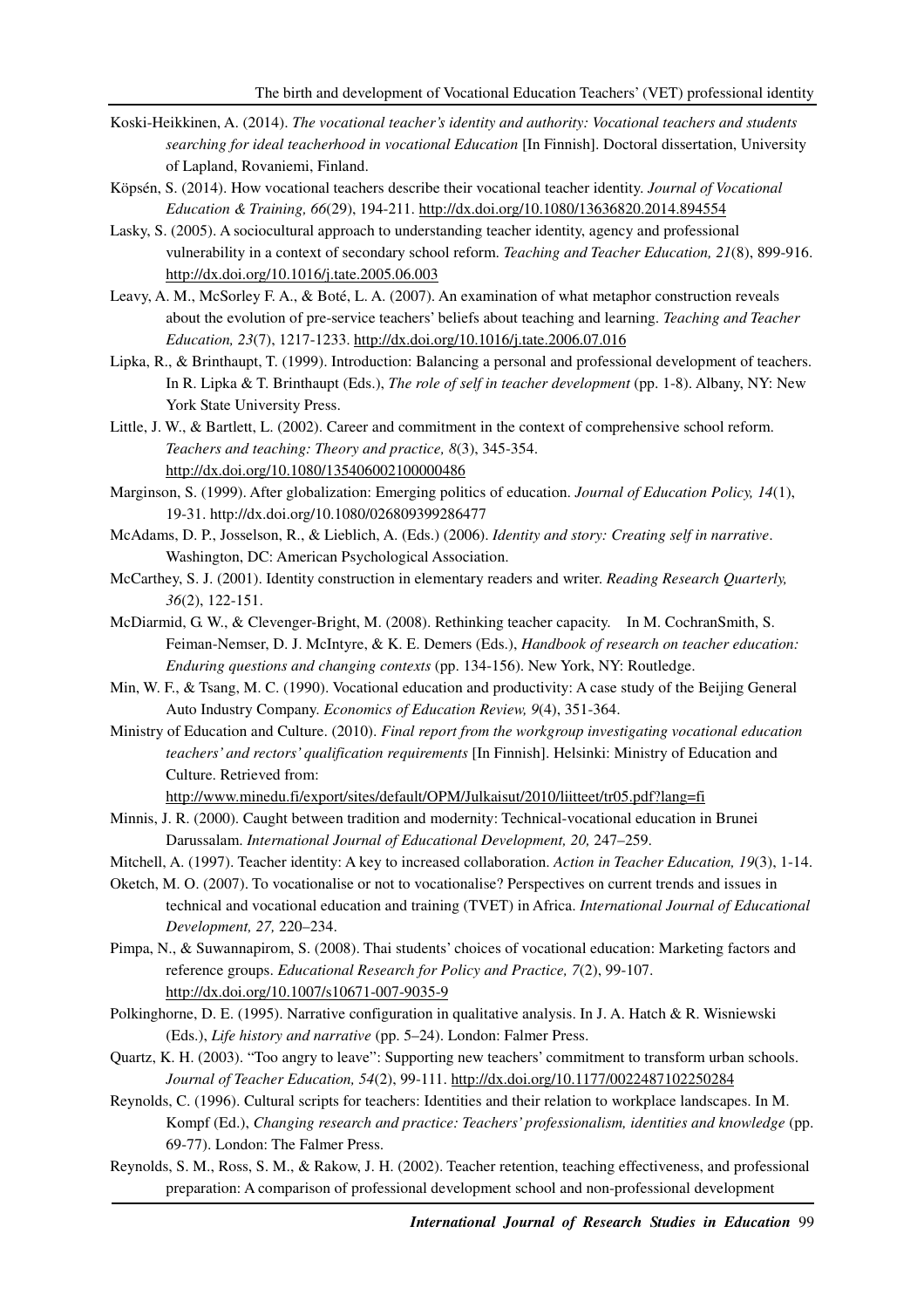Koski-Heikkinen, A., Määttä, K., & Uusiautti, S.

school graduates. *Teaching and Teacher Education, 18*(3), 289-303. http://dx.doi.org/10.1016/S0742-051X(01)00070-1

- Rex, L. A., & Nelson, M. (2004). How teachers' professional identities position high-stakes test preparation in their classrooms. *Teachers College Record, 106*(6), 1288-1331
- Ricoeur, P. (1992). *Oneself as another*. Chicago, IL: University of Chicago Press.
- Ricoeur, P., & Valdés, M. (1991). *A Ricoeur reader: Reflection and imagination*. Toronto: University of Toronto Press.
- Riessman, K. C. (2008). *Narrative methods for the human sciences*. New York, NY: Sage.
- Roberts, L. (2000). Shifting identities: An investigation into student and novice teachers' evolving professional identity. *Journal of Education for Teaching, 26*(2), 185-186. http://dx.doi.org/10.1080/02607470050127108
- Rodgers, C. R., & Scott, K. H. (2008). The development of the personal self and professional identity in learning to teach. In M. Cochran-Smith, S. Feiman-Nemser, D. J. McIntyre, & K. E. Demers (Eds.), *Handbook of research on teacher education: Enduring questions in changing contexts* (pp. 732-755). New York, NY: Routledge.
- Saarnivaara, M. (1998). Methodological and method solutions. Everyday life in research [In Finnish]. In M. Saarnivaara & I. Sava (Eds.), *We research. PhD students of art education talk about methodological issues* [In Finnish] (pp. 185-201). Helsinki: TAIKK.
- Sachs, J. (2001). Teacher professional identity: Competing discourses, competing outcomes. *Journal of Education Policy, 16*(2), 148-161. http://dx.doi.org/10.1080/02680930116819
- Sfard, A., & Prusak, A. (2005). Identity that makes difference: Substantial learnings closing the gap between actual and designated identities. *Proceedings of the 29 th Conference of the International Group for the Psychology of Mathematics Education, 1*(1), 37-52.
- Shenton, A. K. (2004). Strategies for ensuring trustworthiness in qualitative research projects. *Education for Information, 22*, 63-75.
- Smith, T. M., & Ingersoll, R. M. (2004). What are effects of induction and mentoring on beginning teacher turnover? *American Educational Research Journal, 41*(3), 681-714. http://dx.doi.org/10.3102/00028312041003681
- Somers, M. R. (1994). The narrative constitution of identity: A relational and network approach. *Theory and society*, *23*(5), 605-649. http://dx.doi.org/10.1007/BF00992905
- Spector-Mersel, G. (2011). Mechanisms of selection in claiming narrative identities: A model for interpreting narratives. *Qualitative Inquiry, 17*(2), 172–185. http://dx.doi.org/10.1177/1077800410393885
- Taylor, C, (1989). *Sources of the self: The making of the modern identity*. Cambridge: Harvard University Press.
- Tennant, M., & Yates, L. (2005). Issues of identity and knowledge in the schooling of VET: A case study of lifelong learning. *International Journal of Lifelong Education, 24*(3), 213-225. http://dx.doi.org/10.1080/02601370500134909
- Thomas, L., & Beauchamp, C. (2011). Understanding new teachers' professional identities through metaphor. *Teaching and Teacher Education, 27*(4), 762-769. http://dx.doi.org/10.1016/j.tate.2010.12.007
- Tilak, J. B. G. (2003). Vocational education and training in Asia. In J. P. Keeves, R. Watanabe, R. Maclean, P. D. Renshaw, C. N. Power, R. Baker, S. Gopinathan, H. W. Kam, Y. C. Cheng, & A. C. Tuijnman (Eds.), *International handbook of educational research in the Asia-Pacific Region* (pp. 673-686). Dordrecht: Kluwer Academic Publishers. http://dx.doi.org/10.1007/978-94-017-3368-7\_46
- Trent, J. (2013). Becoming a teacher educator: The multiple boundary-crossing experiences of beginning teacher educators. *Journal of Teacher Education, 64*(3), 262-275. http://dx.doi.org/10.1177/0022487112471998
- Urzua, A., & Vasquez, C. (2008). Reflection and professional identity in teachers' future-oriented discourse. *Teaching and Teacher Education, 24*(7), 1935–1946. http://dx.doi.org/10.1016/j.tate.2008.04.008
- Uusiautti, S. (2008). *"Today, I´ll work better than ever" Employees of the year describe their experiences of success at work* [In Finnish]. Doctoral dissertation, University of Lapland, Rovaniemi, Finland.
- Uusiautti, S., & Määttä, K. (2013a). How to train good teachers in Finnish Universities? Student teachers' study process and teacher educators' role in it. *European Journal of Educational Research, 1*(4), 339-352.